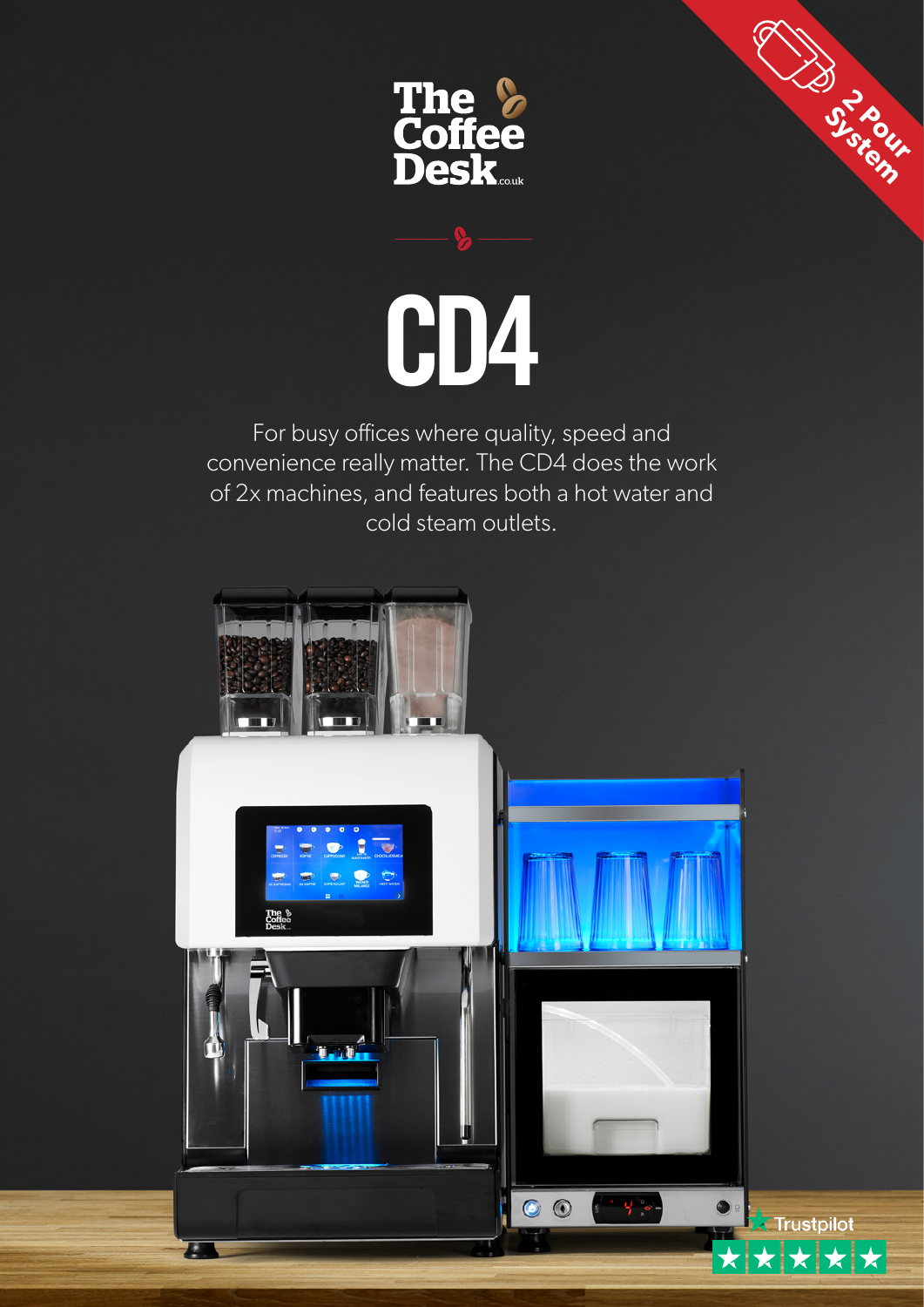**Recommended for...**

### **Installation Requirements**





Kitchens areas Break-out spaces Catering settings

People with preference for fresh milk,

bean-to-cup coffee



### **CD4 To Buy:**<br>**E6,199.00 E5**5 per wee **To Buy: £6,199.00**

### **Water** Supply



Water **Quality** 



CD1 | Coffee Machine Information



This machine looks great and behaves beautifully, effortlessly producing a highquality, high-volume range of drinks. Italian made, you get what you'd expect – close to high-street quality coffee, delivered simply and stylishly.

> Please Note: If your offices are located in a Hard Water area and have no filtration systems integrated into your supply, our Service Guarantee will not cover repairs and damaged caused by lime-scale or the build-up of particulate deposits within the machine.



£55 per week (3 years)

**Warranty:** Your coffee machine is fully warrantied for 3 years.

> **Electricity** Connection

Typically the CD4 is plumbed directly into your water supply. However, if required we can install your machine with a standalone water tank option which can be fitted into a cabinet or discreetly hidden away.

We have provided an illustration of the CD4 dimensions above to help you think about the best location for your new coffee machine. Your machine can be fitted into kitchen areas with no uppercupboard, on an island, or can sit on its own base cabinet.

Creating the perfect cup of coffee also requires the water to have all the right properties. Not only does it result in a better tasting coffee, but it also helps protect equipment against the costly effects of corrosion and scale.

You probably know about the differences between Hard and Soft water already. That Hard water contains quantities of dissolved minerals (like calcium and magnesium), and Soft water is treated and only contains a level of sodium. But did you know that even Soft water can contain particulates that might diminish the taste of your coffee and potentially damage your machine over time?





 $\sqrt{2}$ 

We would therefore recommend that you install an in-line filter to protect and prolong the life of your machine. As part of our installation, The Coffee Desk can provide one of the filter systems below and fit absolutely free.

3M ScaleGuard Water Filtration

|               |               | .                                                    |                  |
|---------------|---------------|------------------------------------------------------|------------------|
|               |               |                                                      | <b>Our Price</b> |
|               |               | <b>System One</b><br>(for less than 50 drinks a day) | £149.99          |
| System<br>One |               | <b>System Two</b><br>(for more than 50 drinks a day) | £199.99          |
|               | System<br>Two | <b>Fitting Costs:</b>                                | <b>FREE</b>      |

All our machines require a 240v mains connection. Ideally, we need to situate the machine close to a mains wall socket. However, we're happy to install extensions and electrical fixings to

connect the machine to a source that may be located further away.





Example of lime-scale deposits from hard water areas.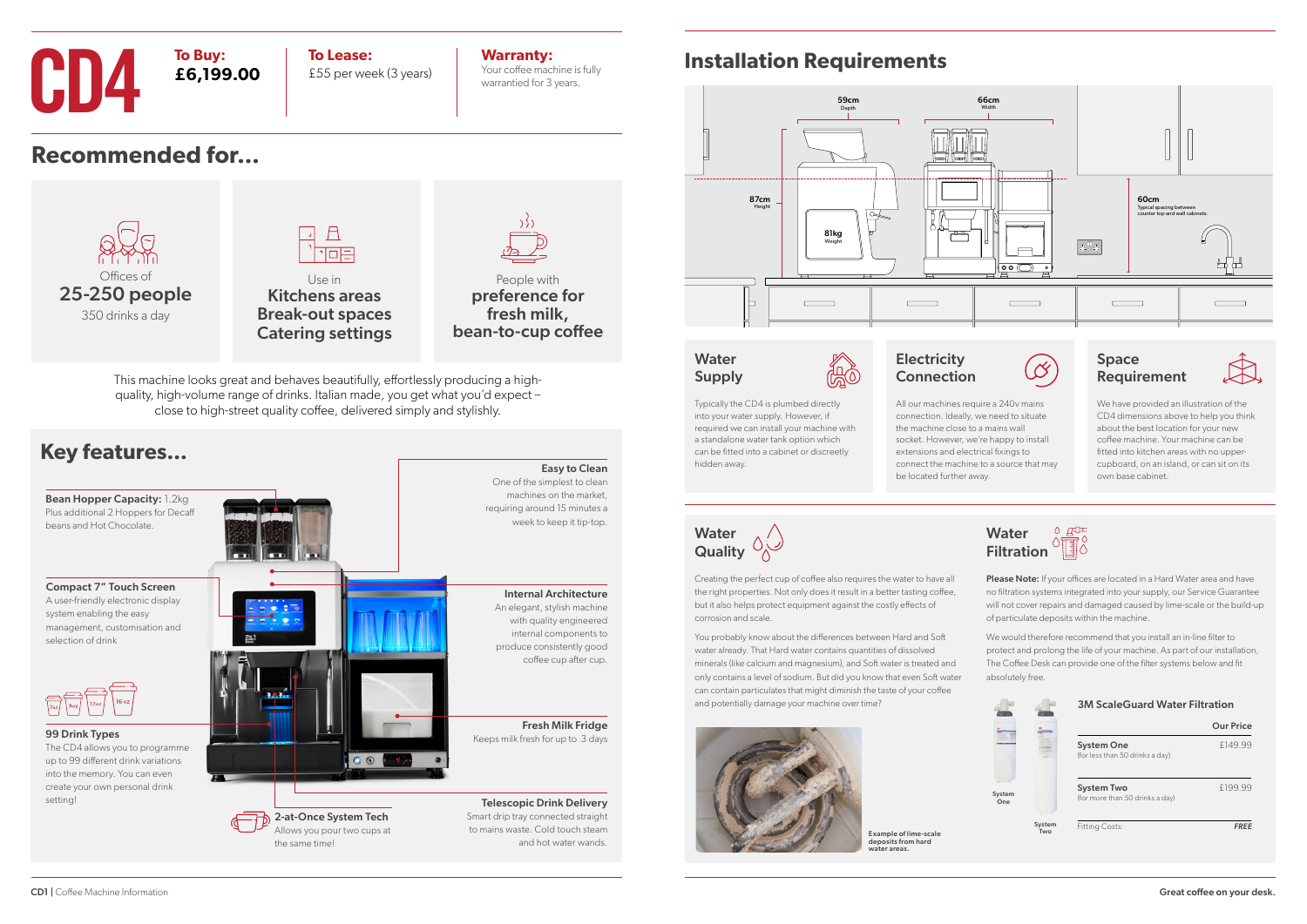We've select our roaster very carefully in order to ensure we provide you with the very best, ethically sourced coffees. Roasted in traditional coffee drum roasters along side hi-tech monitoring systems our roasters produce consistent batches that never lack aroma or taste. They're are then bagged and sealed to protect their fresh and distinct flavours with every bag marked with the roast date and batch code.

# **Our Coffees**

Quality beans, ethically sourced and roasted to perfection.

 $\mathbf{Q}$ 

Perfectly Suited for espressos with an excellent and visibly rich crema. A medium dark roasted coffee blended especially for its traditional Italian espresso deep roast flavour. It works well in milk-based drinks like cappuccinos and lattes.

# **CREMA THE CROP**

Bright and fruity pairing Central and South American single-origins, plus some of our extremely popular Ethiopian Mocha Djimmah beans. The dominant American combination gives good body and crema, while providing sweetness and acidity. This is a great choice for those who like their espresso to have some fruity brightness.

> A magical luxurious chocolate blend. Being able to create your ultimate chocolate drink is a treat that just might pick you up even on the most challenging of days. Using the finest coco imported from sustainable international growers, this 25% cocoa mix is so lovingly prepared that you can even see the sugar crystals.

An authentic, strong and slightly spicy Italian roast coffee. Mainly South American Arabica coffee beans with a dash of Robusta coffee beans to add that deep favourful kick you need to keep you going. Perfect for making espressos, cappuccinos, and lattes.

## **GOODFELLA**

Rustic tones from a classic Ethiopian Mocha. Djimmah Arabica beans married with South American refinement means big body and earthy, nutty tones. The Robusta means a noticeable caffeine kick!

# **FRONT & CENTRAL**

A fresh tasting, mixed blend of Brazilian and Colombian arabica beans with a hint of robusta for that little bit of edge. The Swiss Water decaffeination process soaks the beans in pure hot water to preserve all the coffee's inherent flavours without the use of chemicals or solvents.



### Our Coffee

## **KICKER**

# **UNPLUGGED**

Deep and powerful blend, containing beans

from Asia and Africa, combined with a Monsoon Malabar bean. The blend has bags of crema that leaves you with an almost neverending finish of chocolate, toffee and smokey spice. In milk it can make a fantastic latte or cappuccino, but with a distinct smokey edge.

## **DOUBLE A**

The Hot **Chocolate** 





The gram throw (or dose) refers to the weight of dry, ground coffee used to make your drink. The throw ultimately determines the strength of your coffee. Knowing the blend and roast of the beans is essential to calibrating the perfect throw. Setting the gram throw also needs to consider the cup sizes you will be using too.

#### The Grind

Getting the grind just right is the first step to producing a great cup of coffee. And having a good quality coffee and roast suited to your machine is essential. If the grind is too fine, the coffee can be overextracted and bitter, too course and your coffee will be weak and flavourless.

The

Tamp

Tamping refers to the pressure applied to the ground coffee prior to brewing to ensure an even density. Using a poor quality bean and/or blend can result in an uneven grind and inconsistent throw. If the grind is uneven and the tamp is uneven and loose, water will flow through the gaps and fail to extract the full flavour from the coffee.

You can choose from five high street quality blends created specifically for office use where blends need to meet the needs of the many, not the few. And we're constantly looking for new roasters and new blends to ensure our customers have access to the best quality coffees on the market, at the best possible prices.

Periodically we'll send you taster packs of new blends form new roasters we've found. If you like the new blends we'll buy them in just for you!



Our freeze dried fresh milk is as good as it gets with no added colours, preservatives or Hydrogenated Fats. It's just skimmed milk that's freeze dried - perfect for the office and great tasting, fuss free, coffee time after time.

Milfresh Gold is 100% dairy goodness and used as a complete replacement for fresh milk to deliver truly authentic Cappuccinos & Lattes.

Pure, high quality skimmed milk granules, produced using a unique drying process which protects natural goodness. Made from pure milk, is fat free and tastes 'as good as fresh'.





Our customers deserve the very best. That's why we use Galaxy Hot Chocolate in all our machines - the best selling and best tasting hot chocolate on the market. Smooth, deliciously creamy and designed specifically for use with automated systems, Galaxy is the perfect partner for some serious chocolate indulgence.

ot chocolate



### **Ingredients**

Having a great machine doesn't guarantee a great cup of coffee. The ingredients are just as important. And it's not just about the quality of the ingredients, but also their compatibility with your machine. Using roasts and blends of beans that work best with your machine is essential. Also, poor quality blends can often contain small stones which will ultimately damage the grinding mechanism within the machine, and invalidate your service guarantee. That's why, at The Coffee Desk, we spend a lot of time finding the right roasters, the right beans and developing the right blends for your coffee machine. This enables us to precisely calibrate the machines to make consistently high quality coffee and ensure that no damage occurs due to improper configuration and calibration.

There are three considerations when setting up your coffee machine that will effect the drink profile considerably.